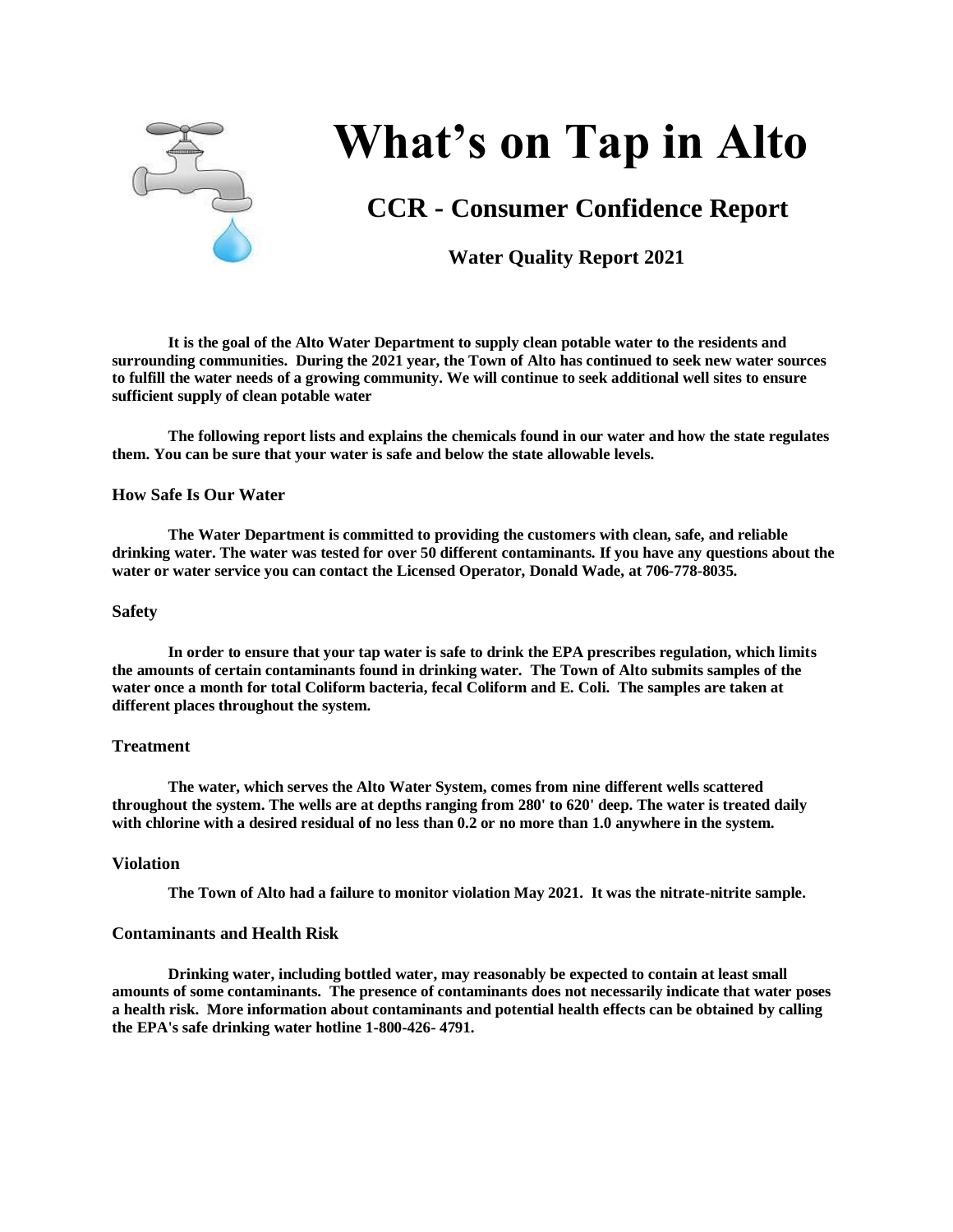# **Health Information**

**Some people may be more vulnerable to contaminants in drinking water than the general population. Immuno-compromised persons such as persons with cancer undergoing chemotherapy, persons who have undergone organ transplants, people with HIV/Aids or other immune system disorders. Some elderly and infants can be particularly at risk from infections. These people should seek advice about drinking water from their health care providers. EPA/CDC guidelines on appropriate means to lessen the risk of infection by cryptosporidium and other microbial contaminants are available from the safe drinking water hotline 1- 800-426-4791.**

# **Public Input**

 **The Town Council meets every 2nd Tuesday of the month at 7:00 pm at the Town City Hall. Your comments are welcomed at this meeting.**

#### **Notes on Contaminants**

 **The source of drinking water (both tap water and bottled water) includes river, streams, ponds, reservoirs, springs, and wells. As water travels over the surface of the land or through the ground, it dissolves naturally occurring materials and, in some cases, radioactive material can pick up substances resulting from the presence of animal of human activity. Contaminants that may be present in source water include:**

**Microbial Contaminants such as viruses and bacteria, which may come from septic systems, agriculture, livestock operations, wildlife, and sewage treatment plants.**

**Inorganic Contaminants such as salts and metals, which can be naturally occurring or result from urban storm runoff, industrial or domestic wastewater discharges, oil or gas production, mining, or farming.**

**Pesticides and herbicides which may come from a variety of sources such as agriculture urban storm, water runoff and residential uses.**

**Organic chemical contaminants include synthetic and volatile organic chemicals which are by-products of industrial processes and petroleum production, and can also come from gas Stations, urban storm water runoff, and septic systems.**

**Radioactive contaminants such as radon which can be naturally occurring or be the result of oil or gas production and mining activities.**

# **Definition of Abbreviations and Terms**

**PPM - Parts Per Million gallons**

**MCL (Maximum Contaminant Level) The highest level of a contaminant that is allowed in drinking water.**

**MCLG (Maximum Contaminant Level Goal) The level of a contaminant in drinking water below which there is no known or expected risk to health. MCLG allows for a margin of safety.**